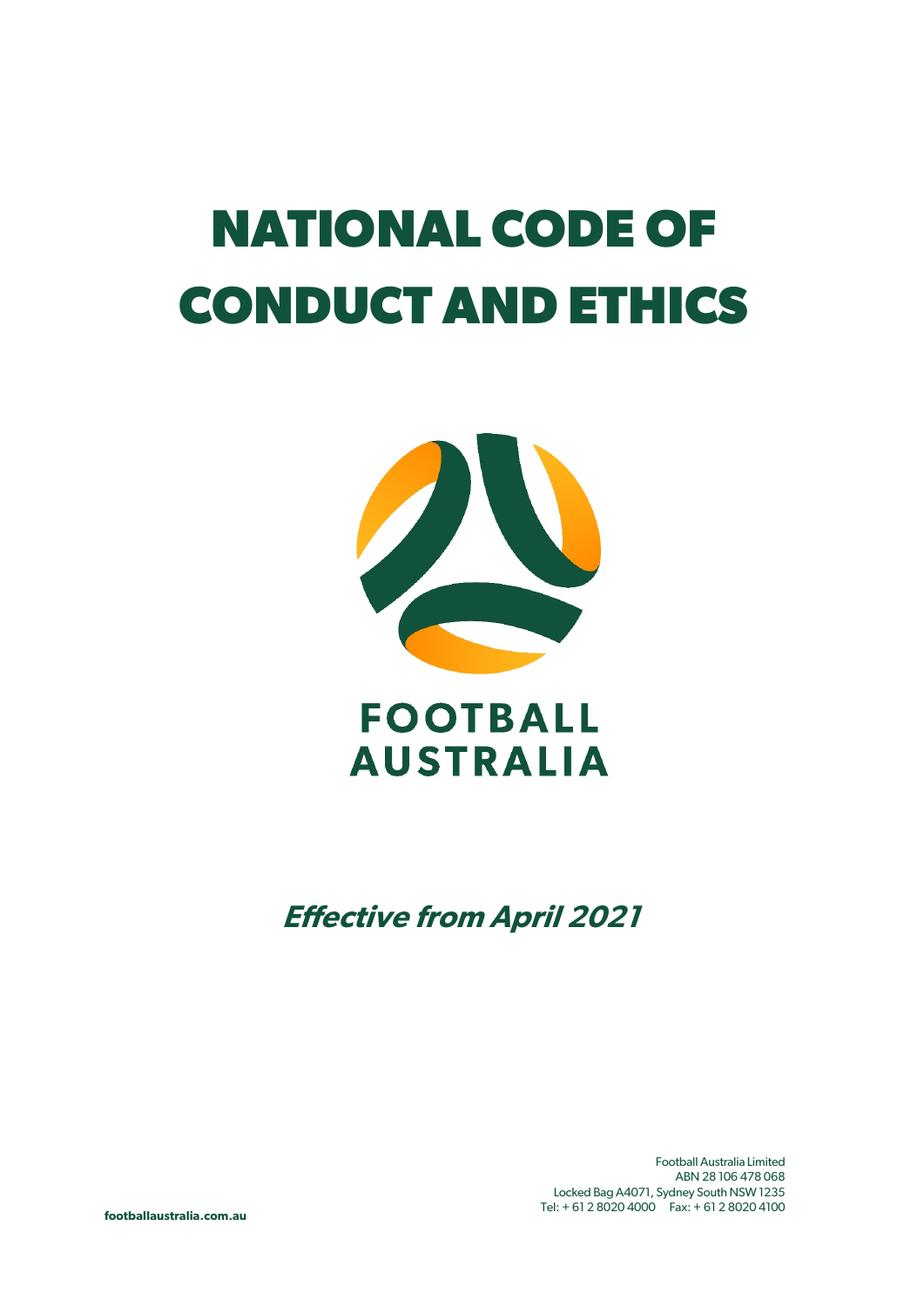

## **TABLE OF CONTENTS**

| $\mathbf 1$ . |      |                                                               |  |
|---------------|------|---------------------------------------------------------------|--|
| 2.            |      |                                                               |  |
|               | 2.1  |                                                               |  |
|               | 2.2  |                                                               |  |
|               | 2.3  |                                                               |  |
|               | 2.4  |                                                               |  |
|               | 2.5  |                                                               |  |
|               | 2.6  |                                                               |  |
|               | 2.7  |                                                               |  |
|               | 2.8  |                                                               |  |
|               | 2.9  |                                                               |  |
|               | 2.10 |                                                               |  |
|               | 2.11 |                                                               |  |
|               | 2.12 |                                                               |  |
|               | 2.13 |                                                               |  |
| 3.            |      |                                                               |  |
|               | 3.1  |                                                               |  |
|               | 3.2  |                                                               |  |
|               | 3.3  |                                                               |  |
|               | 3.4  |                                                               |  |
|               | 3.5  |                                                               |  |
| 4.            |      |                                                               |  |
|               | 4.1  |                                                               |  |
|               | 4.2  |                                                               |  |
| 5.            |      | PROFESSIONAL PLAYERS, REPRESENTATIVE PLAYERS AND OFFICIALS 11 |  |
| 6.            |      |                                                               |  |
|               | 6.1  |                                                               |  |
|               | 6.2  |                                                               |  |
|               | 6.3  |                                                               |  |
|               | 6.4  |                                                               |  |
|               | 6.5  |                                                               |  |
| 7.            |      |                                                               |  |
| 8.            |      |                                                               |  |
|               | 8.1  |                                                               |  |
|               | 8.2  |                                                               |  |
|               |      |                                                               |  |
| 9.            |      |                                                               |  |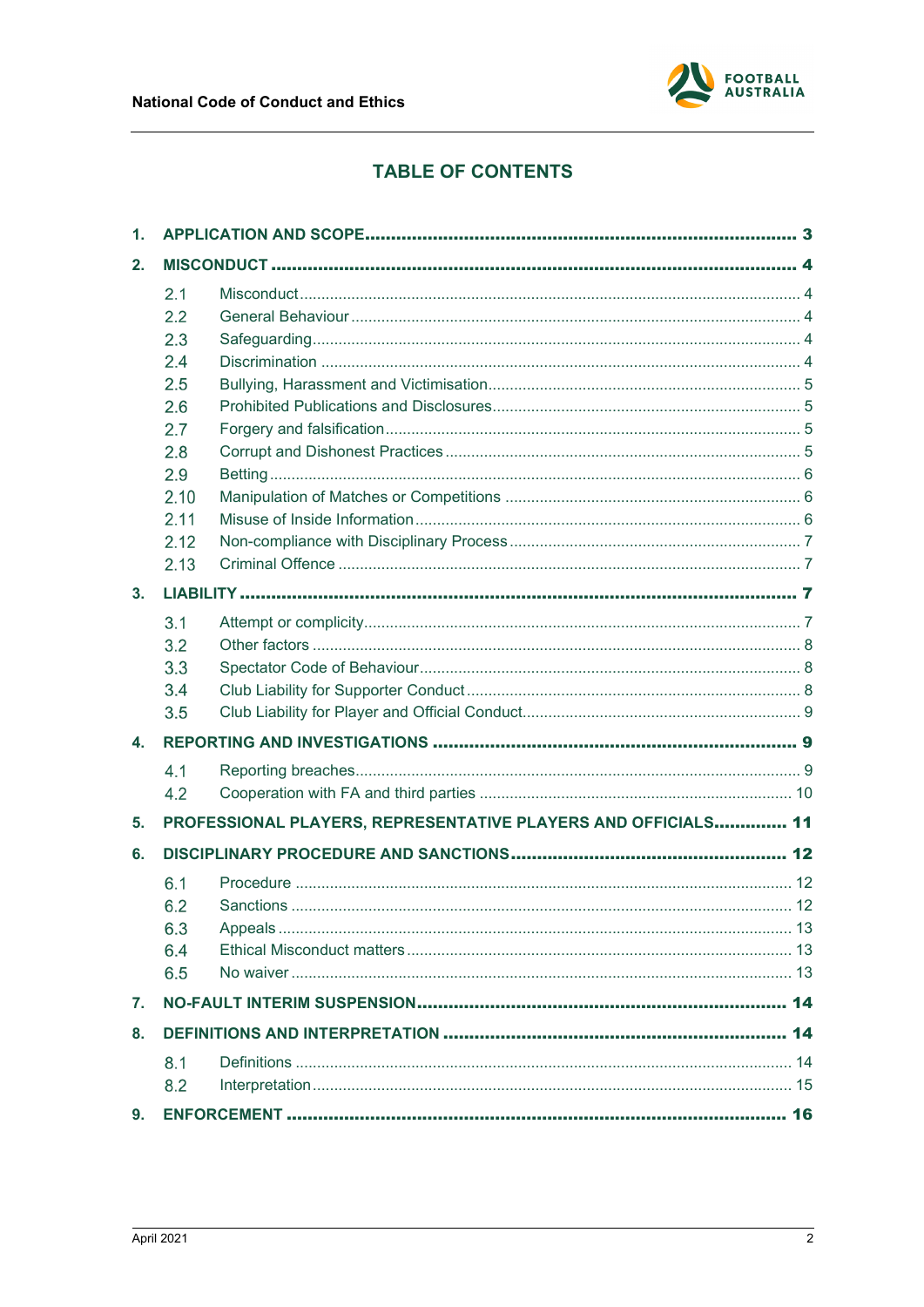

## <span id="page-2-1"></span><span id="page-2-0"></span>1. APPLICATION AND SCOPE

- (a) This National Code of Conduct and Ethics (*Code*) aims to promote and strengthen the reputation of football in Australia by establishing a standard of conduct expected from all Constituents. In addition, it seeks to deter conduct that could impair public confidence in the safe, fair, honest and ethical conduct of Matches and Competitions or in the integrity and good character of Football and its participants.
- (b) Each person who is bound by this Code should be aware of the impact their conduct may have on the integrity of Football and must respect the regulatory framework that applies. They must perform their duties, obligations and responsibilities with dignity and in an ethical manner at all times. They must always continually strive to enhance and protect the reputation of Football.
- (c) Professional Players, Representative Players and Officials are the public face of Football in Australia. They are therefore subject to greater scrutiny and behavioural standards as set out in this Code.
- (d) This Code:
	- (i) forms part of the FA Statutes;
	- (ii) applies to the conduct and behaviour of FA and Constituents;
	- (iii) applies to all forms of Football under FA's jurisdiction;
	- (iv) continues to apply to a Constituent even after that Constituent's association, registration, employment or engagement has ended, if that Constituent breached this Code while they were a Constituent;
	- (v) applies to a Constituent at the time of that Constituent's subsequent association, registration, employment or engagement in relation to conduct that occurs between two periods of association, registration, employment or engagement;
	- (vi) applies to a person who is not registered but who at the time of the conduct was required to be registered to participate in the relevant activity in which the conduct occurred;
	- (vii) does not limit or restrict the application of:
		- (A) other by-laws, rules, regulations, policies and procedures within the FA Statutes including the National Disciplinary Regulations, Member Protection Framework or National Anti-Doping Policy;
		- (B) AFC Statutes, including the AFC Disciplinary and Ethics Code; or
		- (C) FIFA Statutes, including the FIFA Code of Ethics and FIFA Disciplinary Code; and
	- (viii) may be amended by FA from time to time, including during a season. The latest version of the Code can be found on FA's website at [www.footballaustralia.com.au.](http://www.footballaustralia.com.au/)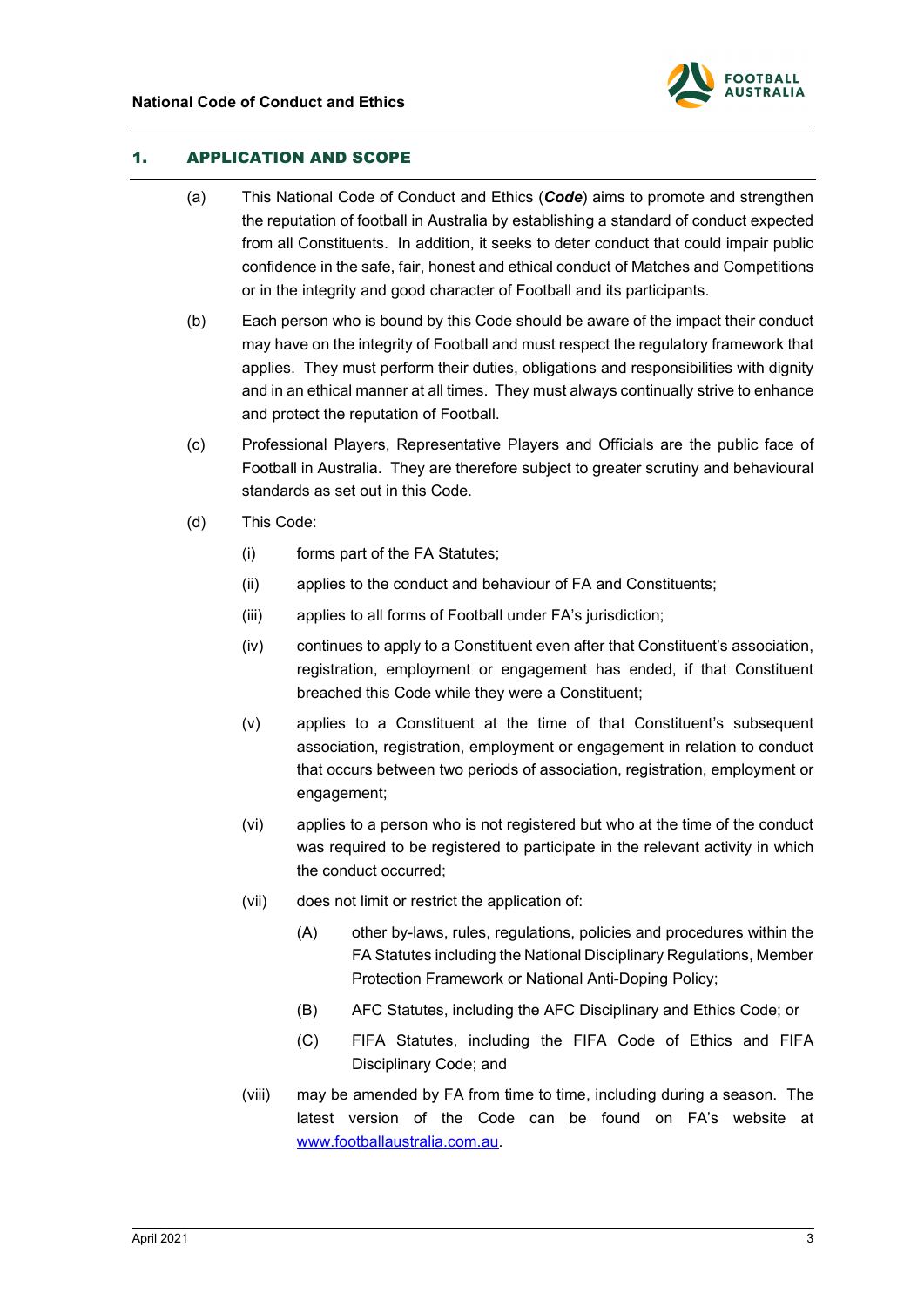

(e) This Code may be supplemented by additional codes of behaviour or ethics implemented by Constituents (such as Football Administrators) for their members, provided that such codes are not inconsistent with the terms of this Code.

## <span id="page-3-0"></span>2. MISCONDUCT

#### <span id="page-3-1"></span> $2.1$ **Misconduct**

Any Constituent who engages in Misconduct may be sanctioned in accordance with this Code. For the purposes of this Code, Misconduct means a breach of clauses [2.2](#page-3-2) to [2.13](#page-6-1) set out below.

#### <span id="page-3-2"></span> $2.2$ **General Behaviour**

A Constituent must not engage in any of the following conduct:

- (a) offensive behaviour, including offensive, obscene, abusive, provocative, indecent or insulting gestures, language or chanting;
- (b) physically assaulting another person;
- (c) provocation or incitement of hatred or violence;
- (d) intimidating another person or creating a hostile or unsafe environment within the sport;
- (e) damaging property in connection with a Match or Competition;
- (f) any conduct in breach of the FA Spectator Code of Behaviour or the Terms of Admission at a Match, including any involvement in spectator, supporter or crowd violence;
- (g) any other conduct that brings, or may bring, FA, any of its sponsors, a Football Administrator or Football generally into disrepute or which is otherwise prejudicial to the interests of FA or Football generally.

#### <span id="page-3-3"></span> $2.3$ **Safeguarding**

- (a) A Constituent must not engage in any conduct that endangers or may endanger the safety or wellbeing of a Child or Adult at Risk in accordance with FA's Safeguarding Policy.
- (b) A Constituent must not abuse their relative position of power or inappropriately take advantage of a relationship where a power imbalance exists (such as coach/player).

#### <span id="page-3-4"></span> $2.4$ **Discrimination**

A Constituent must not engage in any unlawful discriminatory behaviour towards a person on account of an Attribute. Discrimination includes:

- (a) publicly disparaging or vilifying;
- (b) inciting hatred towards, or contempt for or ridicule of; or
- (c) discriminating against (as provided by state, territory and Commonwealth laws),

a person on account of an Attribute.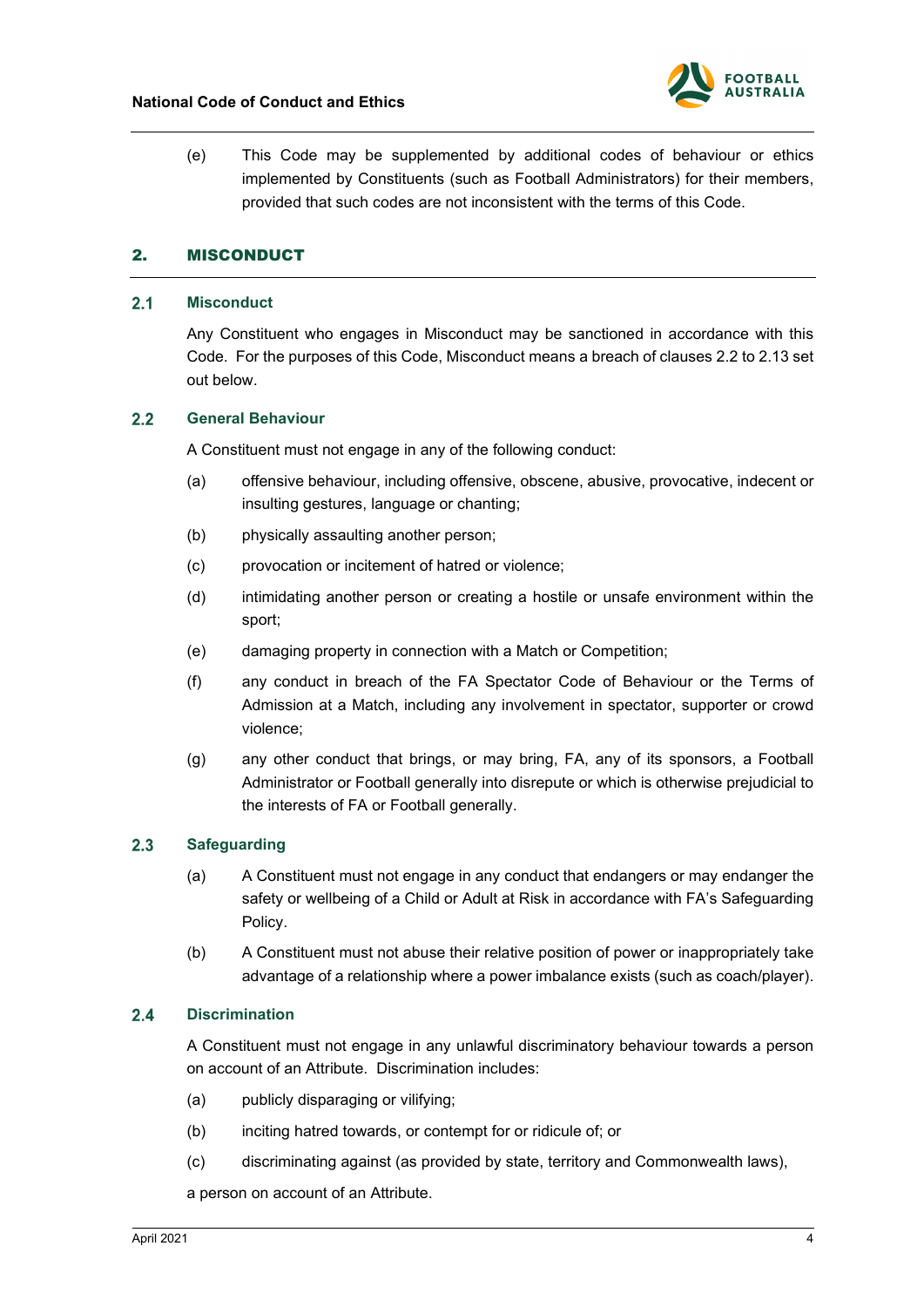

#### <span id="page-4-0"></span> $2.5$ **Bullying, Harassment and Victimisation**

- (a) A Constituent must not engage in any conduct which amounts to bullying (including cyber-bullying), harassment (including sexual harassment) or any unwelcome physical, verbal or sexual conduct which makes a person feel offended, humiliated and/or intimidated where that reaction is reasonable in the circumstances.
- (b) A Constituent must not victimise another person for reporting or indicating an intent to report a complaint.

#### <span id="page-4-1"></span> $2.6$ **Prohibited Publications and Disclosures**

- (a) A Constituent must not make any comment, statement or representation to the public, including via any contribution to any form of Media that:
	- (i) is disparaging or derogatory of an Official (including a Match Official), opposition team or any Player;
	- (ii) is disparaging or critical of a Football Administrator, including any decision or regulation made by a Football Administrator Judicial Body, tribunal or committee of FA or a Football Administrator, without reasonable basis or justification; or
	- (iii) comments on any matter the subject of an ongoing hearing or proceeding before a Judicial Body, tribunal or committee of FA or a Football Administrator.
- (b) A Constituent must not disclose to any unauthorised person or organisation any information of a Football Administrator that is of a private, confidential or privileged nature.

#### <span id="page-4-2"></span> $2.7$ **Forgery and falsification**

A Constituent must not engage in forgery and falsification, including creation of a false document, forgery of a document or signature, the making of a false claim or providing inaccurate or false information where that Constituent knew or ought to have known that such document, information or claim was false.

#### <span id="page-4-3"></span> $2.8$ **Corrupt and Dishonest Practices**

- (a) Constituents must act with honesty and integrity at all times. A Constituent must not:
	- (i) engage in corruption, including offering a Benefit or an advantage to a Player or an Official in an attempt to incite them to violate FIFA Statutes, AFC Statutes, FA Statutes or any other rules or regulations of a Football Administrator;
	- (ii) commit any act of bribery, including through the offer, promise, request, solicitation or acceptance of any Benefit in return for violating their duties;
	- (iii) abuse their position in football (whether at a Football Administrator or any other body such as a standing committee, stakeholder group or representative body or association) in any way including to obtain personal benefit, whether directly or indirectly;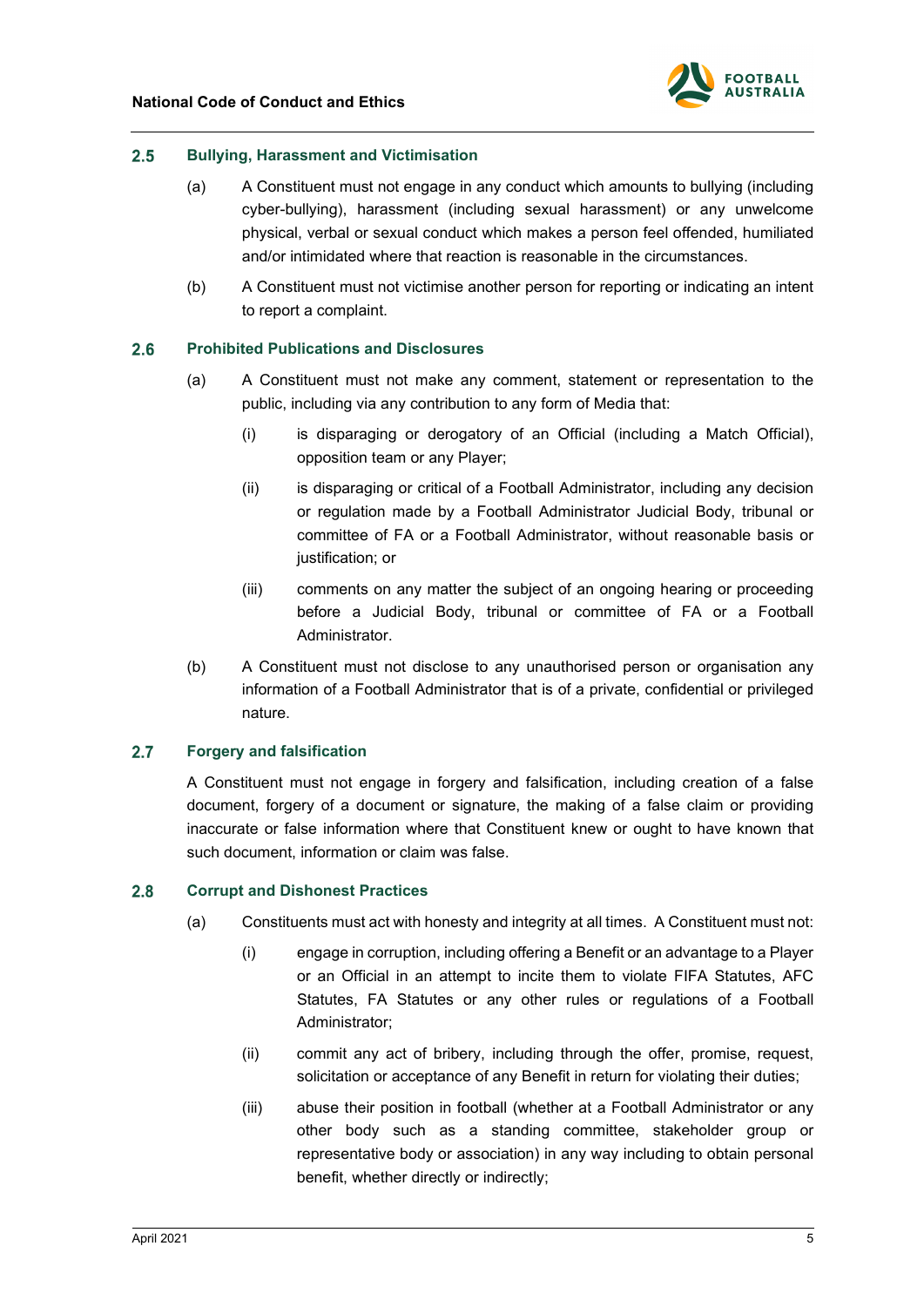

- (iv) misappropriate funds of a Football Administrator or other football related body, whether directly or indirectly, or in conjunction with any third party;
- (v) engage in any other dishonest practice in relation to the finances of a **Constituent.**
- (b) Constituents must not make a complaint that they know to be untrue or that is vexatious, malicious or improper.

#### <span id="page-5-3"></span><span id="page-5-0"></span> $2.9$ **Betting**

- (a) A Constituent must not, directly or indirectly, participate in any Bet on, or in any way connected to, a Match, Competition or any related football activities.
- (b) For the purpose of clause [2.9\(a\),](#page-5-3) a Constituent participates in a Bet:
	- (i) if they solicit, induce, request, encourage, facilitate or authorise another person to participate in a Bet; and
	- (ii) irrespective of whether the Constituent receives or stands to receive a benefit directly from such Bet.
- (c) A Constituent must not have the power, actual or apparent, to influence the running of a Betting Organisation and/or to be involved in any capacity (including as a director or shadow director) in the running of any Betting Organisation and/or to hold, deal in, or control any voting rights associated with the securities or shares of any Betting Organisation.
- (d) A Constituent, when acting in a personal capacity, must not advertise or promote any Bet that they are otherwise prohibited from engaging in under this clause [2.9.](#page-5-0)
- (e) For the purpose of this clause [2.9,](#page-5-0) the terms 'Match' and 'Competition include any Match or Competition (as appropriate) sanctioned by FA and/or a State Member Body, and also includes any other match or competition sanctioned by FIFA, AFC or by any other association, federation or governing body.

#### <span id="page-5-4"></span><span id="page-5-1"></span> $2.10$ **Manipulation of Matches or Competitions**

- (a) A Constituent must not directly or indirectly, by an act or an omission, influence or manipulate the course, result or any other aspect of a Match and/or Competition for an improper purpose or conspire or attempt to do so by any means.
- (b) For the purpose of clause [2.10\(a\),](#page-5-4) a Constituent engages in the conduct described in clause [2.10\(a\):](#page-5-4)
	- (i) if they solicit, induce, request, encourage, facilitate or authorise another person to engage in such conduct; and
	- (ii) irrespective of whether the Constituent receives or stands to receive a benefit directly from such conduct.

#### <span id="page-5-2"></span> $2.11$ **Misuse of Inside Information**

A Constituent must not:

- (a) use any Inside Information for Betting purposes;
- (b) disclose any Inside Information to a person where: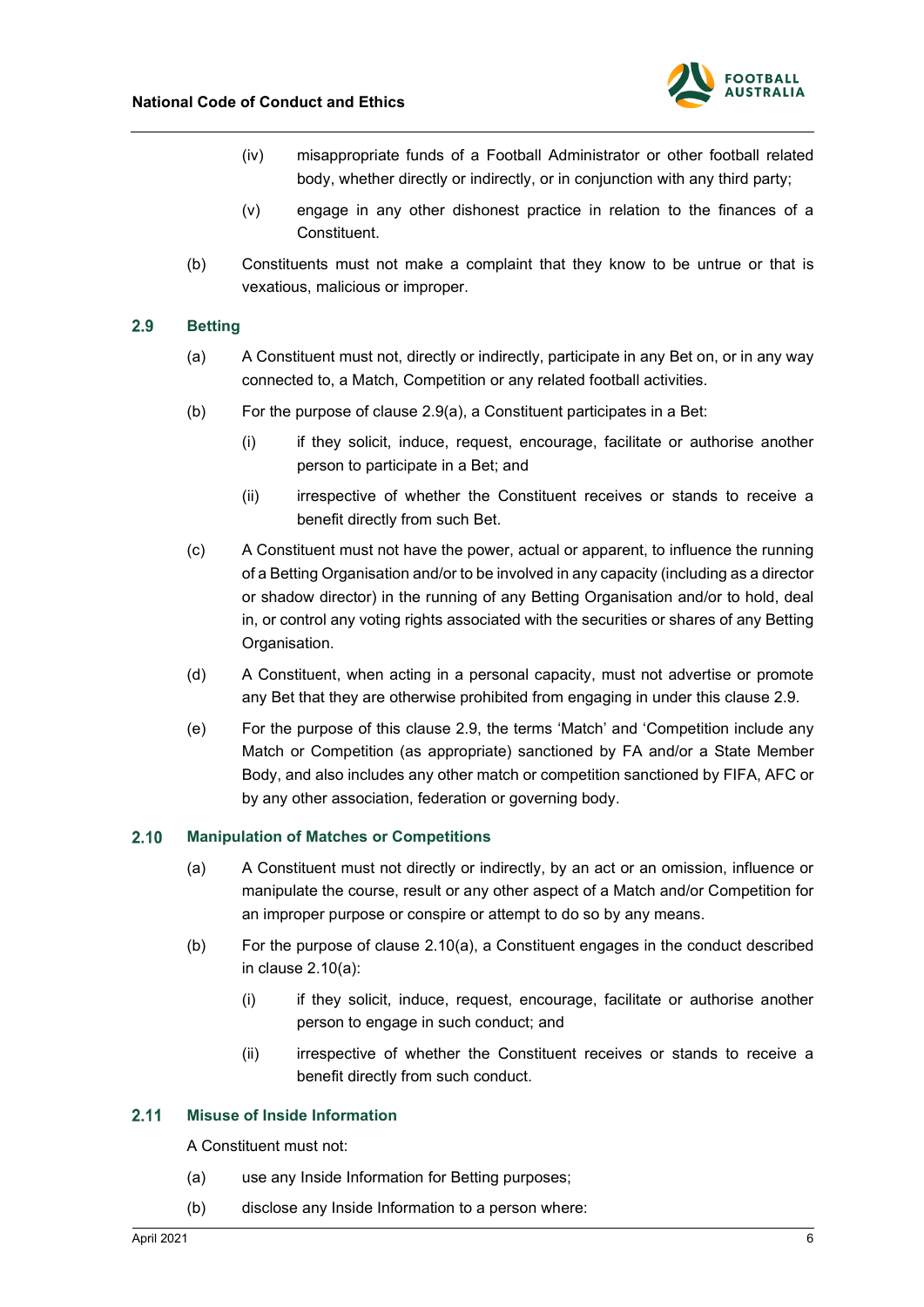

- (i) that person, or any other person, subsequently uses the Inside Information disclosed by the Constituent for Betting purposes; or
- (ii) the Constituent had, or ought to have had, a reasonable belief that the Inside Information may be used by that person, or any other person, for Betting purposes; or
- (c) disclose any Inside Information for a Benefit.

Nothing in this clause [2.11](#page-5-2) will prevent a Constituent from disclosing Inside Information to a journalist or commentator for immediate publication or broadcast or from disclosing such information after the conclusion of the relevant Match or Competition to which such Inside Information relates.

#### <span id="page-6-0"></span> $2.12$ **Non-compliance with Disciplinary Process**

- (a) A Constituent must follow the directions of the Football Administrator in connection with a disciplinary process (including any directions in relation to the conduct of proceedings) which they are subject to.
- (b) A Constituent must respect and comply with any decision or determination of a Football Administrator or Judicial Body arising from a disciplinary process or proceeding which they are subject to.

#### <span id="page-6-1"></span> $2.13$ **Cooperation with Investigation**

A Constituent must comply with the obligations of cooperation provided for under clause [4.2.](#page-9-0)

#### $2.14$ **Criminal Offence**

A Constituent will be taken to have engaged in Misconduct for the purposes of clause 2.1 if they commit, or are charged with, a criminal offence.

## <span id="page-6-2"></span>3. LIABILITY

#### <span id="page-6-3"></span> $3.1$ **Attempt or complicity**

- (a) A Constituent is deemed to have engaged in Misconduct:
	- (i) if they attempt to engage in Misconduct; or
	- (ii) if they are complicit in, encourage, sanction, cover up or authorise another person's Misconduct; or
	- (iii) if they agree with any other person (whether or not also a Constituent) to engage in, or intentionally give the impression to any other person that the Constituent is attempting or agreeing to engage in Misconduct; and
	- (iv) irrespective of whether they engaged in the conduct deliberately or negligently (other than where intent is a necessary element of the type of Misconduct).
- (b) Any attempt or agreement (or intentional appearance of the same) must be treated for purposes of this Code as if a breach of the relevant provision(s) had been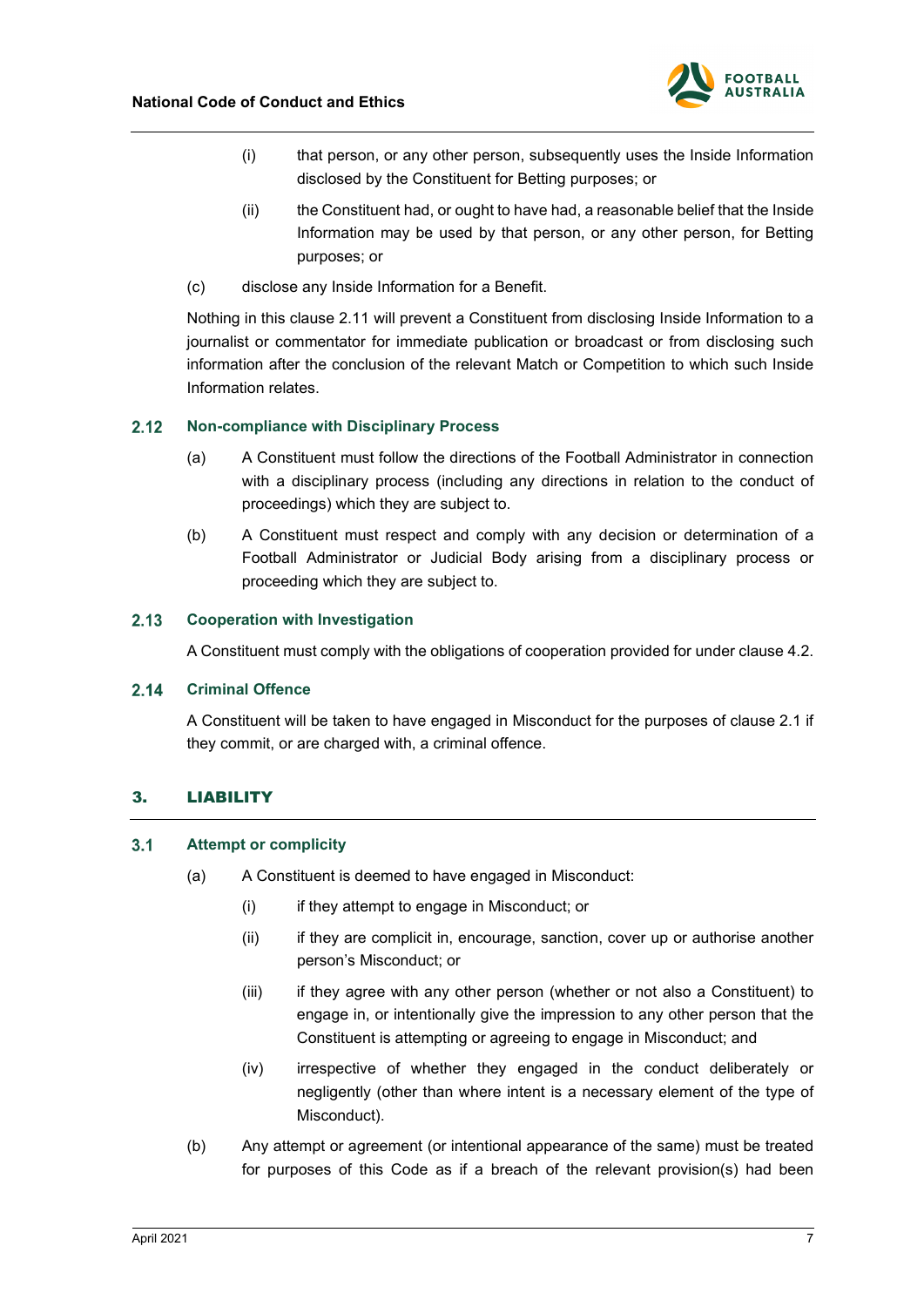

committed, whether or not such attempt or agreement (or intentional appearance of the same) in fact resulted in such breach.

(c) Any attempt by a Constituent or any agreement with any other person (whether or not a Constituent) to act in breach of any provision contained in this Code must be treated for the purposes of this Code as if a breach of the relevant provisions had been committed by the Constituent themselves.

#### <span id="page-7-0"></span> $3.2$ **Other factors**

- (a) The following are not relevant to the determination of any breach under clause [2.9](#page-5-0) (Betting) (although they may be relevant to the issue of the sanction to be imposed, in the event that it is determined that a breach has occurred):
	- (i) the nature or outcome of any Bet in issue;
	- (ii) the outcome of the Match or Competition on which the Bet in issue was made;
	- (iii) whether or not the Constituent's efforts or performance (if any) in any Match and/or Competition in issue were (or could be expected to have been) affected by the acts or omissions in question; and
	- (iv) whether or not any of the results in any Match or Competition in issue were (or could be expected to have been) affected by the act or omissions in question.
- (b) It is not of itself a breach of any of clause [2.9](#page-5-0) (Betting) for FA, a State Body Member, Competition Administrator or Club to enter into any sponsorship or endorsement agreement with a Betting Organisation.

#### <span id="page-7-1"></span> $3.3$ **Spectator Code of Behaviour**

This Code is supplemented by FA's Spectator Code of Behaviour. It is the Match host body's responsibility to ensure the Spectator Code of Behaviour is implemented and enforced in relation to all attendees.

#### <span id="page-7-2"></span> $3.4$ **Club Liability for Supporter Conduct**

- (a) A Club is responsible and liable for the conduct of its Supporters. A Club is deemed to have breached this Code where its Supporters engage in Misconduct at or in connection with a Match, Competition or event or activity staged or sanctioned by FA or any other Football Administrator.
- (b) Supporters occupying the home sector of a stadium are deemed to be the home Club's Supporters, unless proven to the contrary (as determined by the relevant Competition Administrator in its sole and absolute discretion).
- (c) Supporters occupying the away sector of a stadium are deemed to be the away Club's Supporters, unless proven to the contrary (as determined by FA or the relevant Competition Administrator in its sole and absolute discretion).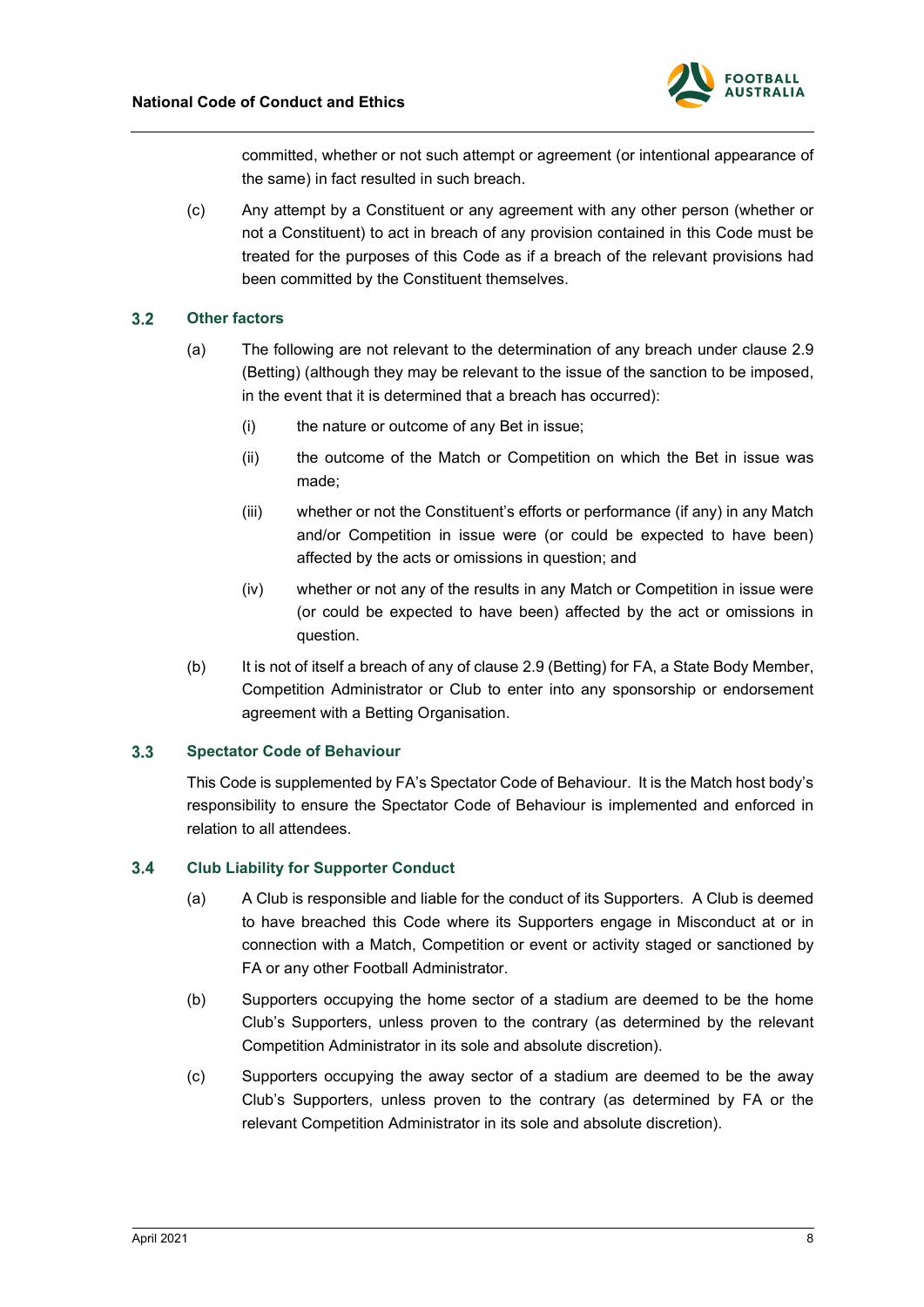

#### <span id="page-8-0"></span> $3.5$ **Club Liability for Player and Official Conduct**

Where a statement made by an Official or a Player which, in the absolute opinion of the Football Administrator, constitutes a breach of clause [2.6,](#page-4-1) the Club to which that Official or Player is registered may be sanctioned under this Code, independent of any sanction a Football Administrator has chosen to impose against the Official or Player who made the statement.

## <span id="page-8-1"></span>4. REPORTING AND INVESTIGATIONS

#### <span id="page-8-2"></span> $4.1$ **Reporting breaches**

(a) Reports in relation to potential breaches of this Code or integrity matters in Football are to be made in accordance with the process set out on the FA website [\(www.footballaustralia.com.au\)](http://www.footballaustralia.com.au/).

## *Approaches*

- <span id="page-8-3"></span>(b) In the event that a Constituent is approached or solicited in any way (whether directly or indirectly) to influence the outcome or conduct of, or in connection with, any Match or Competition whether or not in return for a Benefit (an *Approach*), that Constituent (the *Reporting Constituent*) must immediately report such an Approach to the FA Integrity Department. The Reporting Constituent must provide FA with all information in their knowledge relating to the Approach and must co-operate in any subsequent investigation and/or other action(s) arising out of such a report.
- (c) Any Constituent who becomes aware of an Approach made to another Constituent must report such Approach to FA immediately after becoming aware of such Approach.

## *Ethical Misconduct*

<span id="page-8-4"></span>(d) A Constituent who is aware of, or reasonably believes that there may be, any breach of clauses [2.8](#page-4-3) to [2.11](#page-5-2) of this Code (*Ethical Misconduct*) must report such breach to FA immediately after becoming aware of such breach.

## *Confidentiality*

- (e) Any report made to FA (including the identity of a person making a report) will be kept confidential and only disclosed to those FA employees, officers, directors or professional advisers who have a need to know the information unless:
	- (i) otherwise required by law;
	- (ii) otherwise permitted by this Code;
	- (iii) the disclosure is required to fulfil the objectives of this Code; or
	- (iv) the information is already in the public domain.

Matters disclosed in accordance with FA's Whistleblower Policy will also be dealt with in accordance with that policy, including any requirements as to confidentiality.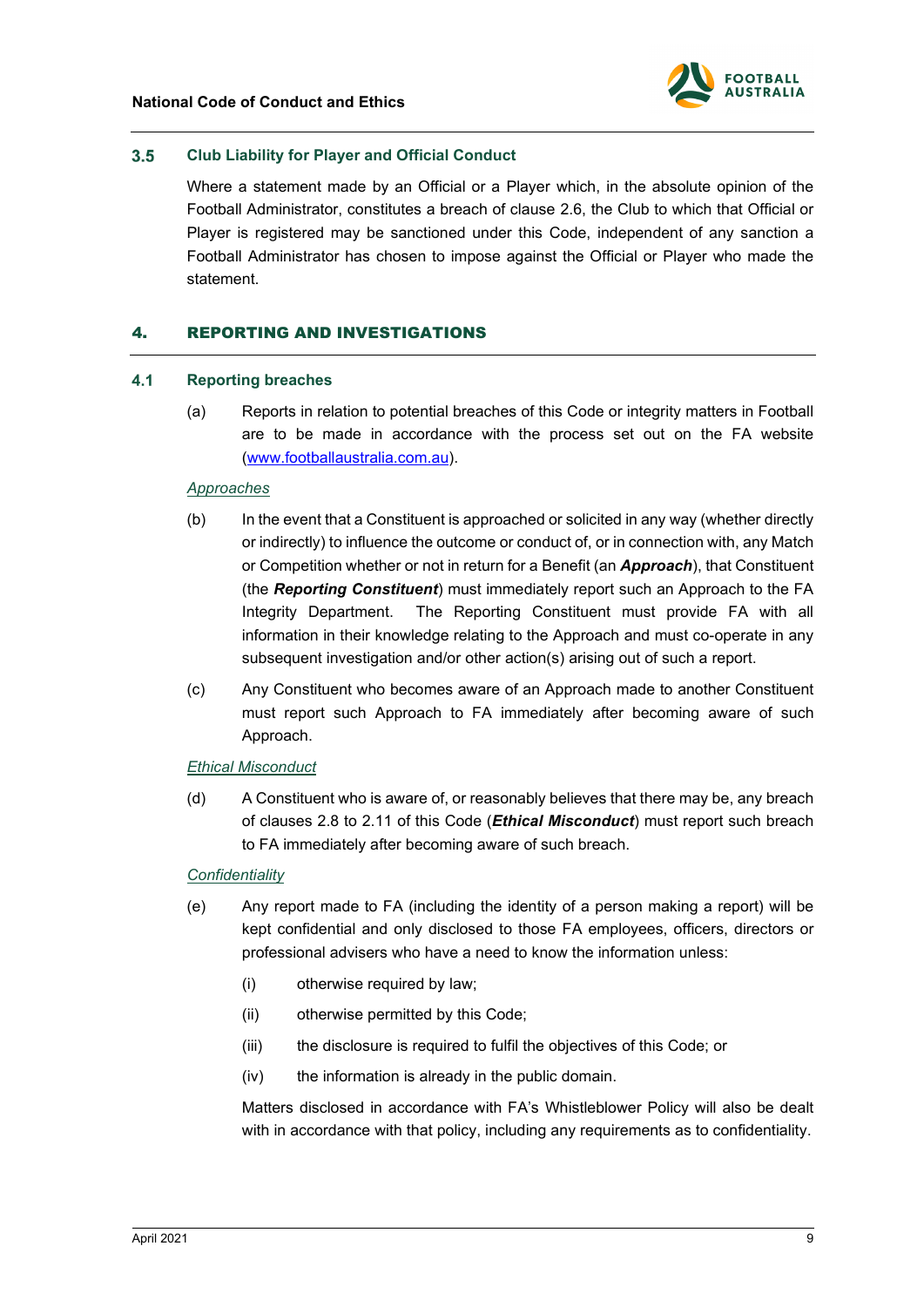

#### <span id="page-9-0"></span> $4.2$ **Cooperation with FA and third parties**

- (a) The conduct prohibited under this Code may also be a criminal offence and/or a breach of other applicable laws or regulations. This Code is intended to supplement such laws and regulations with further rules of conduct for Constituents. This Code is not intended, and should not be interpreted, construed or applied, to prejudice or undermine in any way the application of such laws and regulations.
- (b) FA may investigate conduct relating to this Code or any other provision of the FA Statutes in conjunction with the relevant authorities, such as the police. For the purpose of such investigation, FA may share information relating to the conduct in question with such authorities, whether pursuant to formal information-sharing agreements or otherwise. FA investigations must be carried out by the FA Head of Integrity or their delegate or appointee, provided that person is suitably qualified to carry out the investigation (such as a legal practitioner or former law enforcement officer).
- <span id="page-9-3"></span><span id="page-9-2"></span>(c) Each Constituent must co-operate with FA in any investigation being conducted by FA (or on FA's behalf) in relation to any suspected breach of the FA Statutes (including the FA Code of Conduct that applied prior to this Code) including by:
	- (i) attending any interview with FA, or any person appointed by FA, which they are directed to attend and to fully and truthfully answer all questions asked of them in the interview other than a question where the answer would render the Constituent liable to prosecution for an indictable offence in Australia;
	- (ii) subject to the limitations set out in clause [4.2\(d\):](#page-9-1)
		- (A) producing documents and records related to any matter that is the subject of an investigation being conducted pursuant to this Code (including telephone records and internet service records);
		- (B) providing their mobile phone(s), other personal electronic device(s) and computer(s), as well as access to any cloud based storage used in association with those devices, so that it may be imaged and examined by forensic experts to assist with an investigation being conducted pursuant to this Code;
		- (C) providing any login credentials (such as username and password) necessary to access any device or system on which data (including documents and records of communications) are stored, including on any social media platforms; and
	- (iii) not disclosing other than to their authorised legal representative:
		- (A) any information provided by them to FA or by FA to them during any investigation being conducted pursuant to this Code; and
		- (B) the fact that FA is conducting the investigation.
- <span id="page-9-1"></span>(d) The Constituent will only be required to provide the information and/or materials under clause [4.2\(c\)\(ii\)](#page-9-2) where in the opinion of FA's Head of Integrity: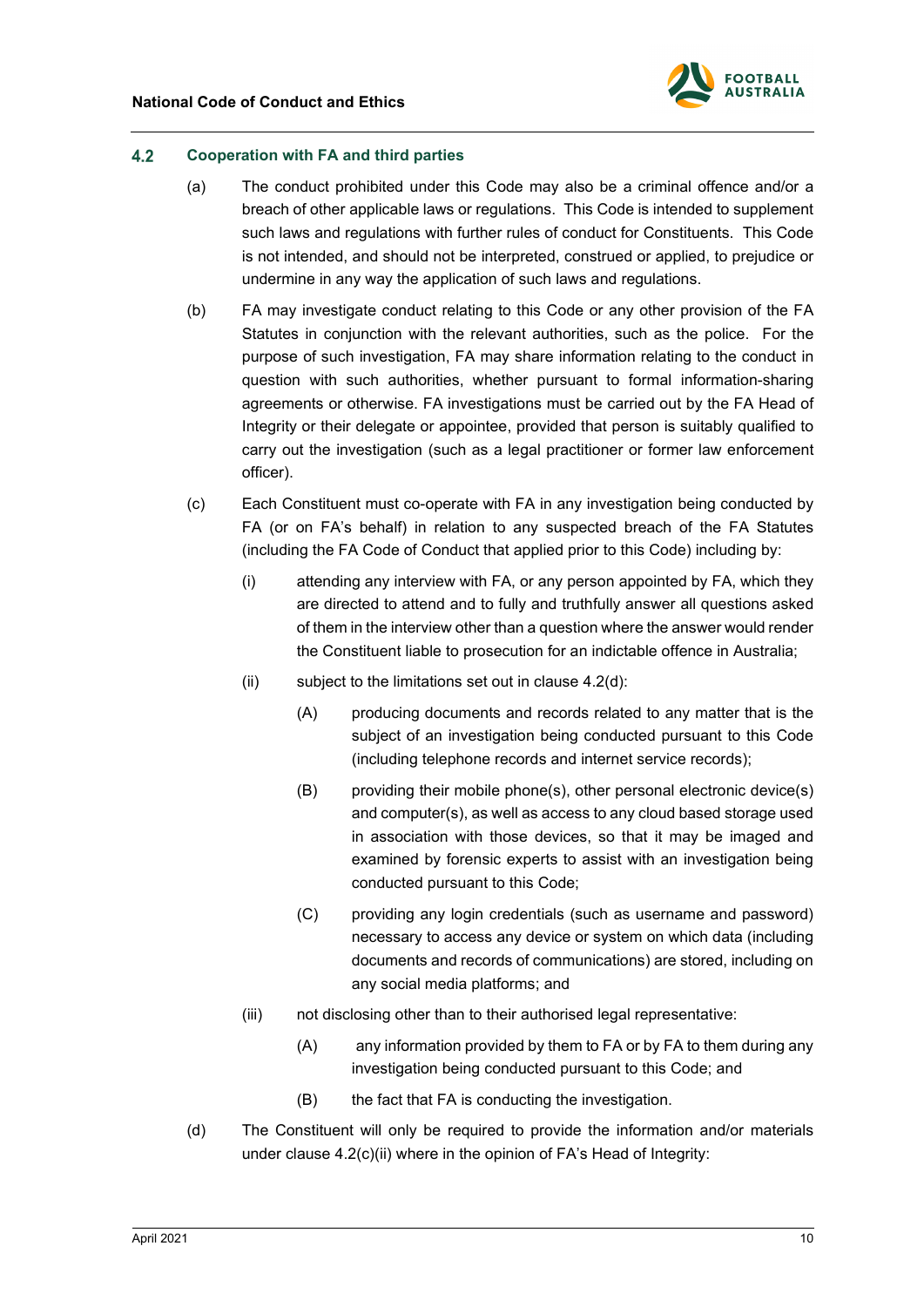

- (i) there is a reasonable basis to suspect that a breach of the FA Statues may have occurred and that the information and/or materials may be relevant to that suspected breach; and
- (ii) measures have been adopted that are reasonably likely to protect the confidentiality of the information and/or materials produced.
- (e) Subject to any other provision in this Code, FA will keep information obtained from a Consitutent pursuant to an investigation under claus[e 4.2\(c\)](#page-9-3) confidential and will only use or disclose such information for purposes related to investigating or prosecuting beaches of the FA Statutes, sharing information as set out in this Code and making disclosures to the public where FA considers it reasonable to do so to fulfil the objectives of this Code.
- (f) As part of any investigation into possible breaches of this Code, FA may:
	- (i) seek information from other relevant authorities and/or third parties, including Football Administrators, bookmakers and other Betting Organisations; and/or
	- (ii) share information with other relevant authorities and/or third parties, including Football Administrators, bookmakers and other Betting Organisations, where FA considers it reasonably necessary to disclose such information for such third parties to carry out their respective functions,

whether pursuant to formal information sharing agreements or otherwise.

(g) Where a Constituent is being investigated for or is charged with a breach of this Code, and other relevant authorities are also conducting investigations or proceedings into the same or related matters, FA or the relevant Football Administrator may, where it considers it appropriate, stay its investigation and/or disciplinary proceedings pending the outcome of the investigations or proceedings being conducted by the other relevant authorities.

## <span id="page-10-0"></span>5. PROFESSIONAL PLAYERS, REPRESENTATIVE PLAYERS AND OFFICIALS

- (a) All Professional Players, Representative Players and Officials must:
	- (i) at all times behave in a manner that promotes and upholds high standards of integrity, dignity and professionalism;
	- (ii) comply with any team protocol and procedures, including in relation to alcohol, training schedules, curfews and inappropriate relationships; and
	- (iii) not act in a manner contrary to the best interests of the team, which includes the disclosure of confidential team information.
- (b) A Club or Football Administrator may discipline its Professional Players, Representative Players or Officials pursuant to clause [6.1](#page-11-1) of this Code in relation to behaviour that relates only to that Player's or Official's employment or engagement by that Club or Representative Team (as the case may be), including:
	- (i) unexplained absence from a Match or official training session or team meeting;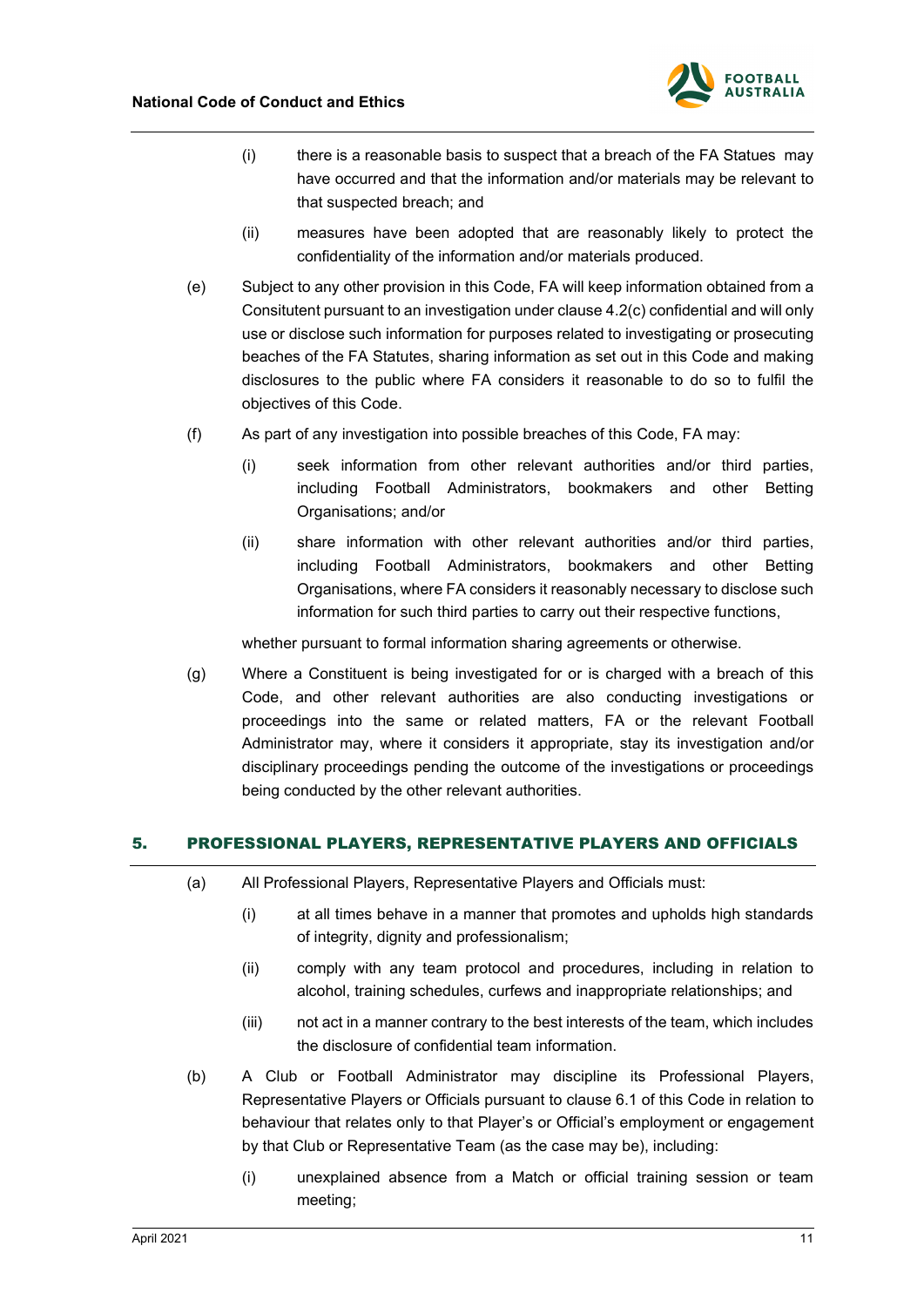

- (ii) failure to wear designated clothing to a team promotion or activity;
- (iii) wear or display conflicting sponsor brand during a team promotion or activity; and
- (iv) behaviour that brings the Club or Football Administrator (as applicable) into disrepute, including inappropriate behaviour in public.
- (c) Where a Club issues a Professional Player or an Official with a notice pursuant to clause [6.1](#page-11-1) of this Code, the Club must immediately notify the relevant Football **Administrator**

## <span id="page-11-0"></span>6. DISCIPLINARY PROCEDURE AND SANCTIONS

#### <span id="page-11-1"></span> $6.1$ **Procedure**

Subject to clause [7,](#page-13-0) a Football Administrator may enforce the terms of this Code and invoke the sanctions only if it has given the party alleged to have infringed this Code:

- (a) reasonable details of the alleged infringement;
- (b) notice of possible sanctions; and
- (c) the opportunity to be heard in relation to the issues of infringement and sanction.

#### <span id="page-11-2"></span> $6.2$ **Sanctions**

(a) The scope and implementation of disciplinary sanctions is as specified in article 21.5 of the FA Constitution.

*Club issued sanctions to Professionals*

- (b) A Club may impose disciplinary sanctions on a Professional Player in accordance with article 21.5 of the FA Constitution subject to the following maximum sanctions:
	- (i) imposition of a fine not exceeding 50% of one (1) week's remuneration (being the Annual Salary paid for the most recent week and Match Payments for the Player's most recent Match);
	- (ii) suspension up to a maximum of two (2) Matches; or
	- (iii) termination of a Standard Player Contract (provided that the Club has already enforced sanctions against the Player on at least three (3) separate occasions).

### *Factors to consider*

- (c) In determining any sanction under this Code, the Football Administrator may consider:
	- (i) the nature and seriousness of the breach;
	- (ii) if the person(s) knew or should have known that their conduct was a breach;
	- (iii) the level of contrition:
	- (iv) the effect of the proposed sanction on the person(s) including any personal, professional or financial consequences;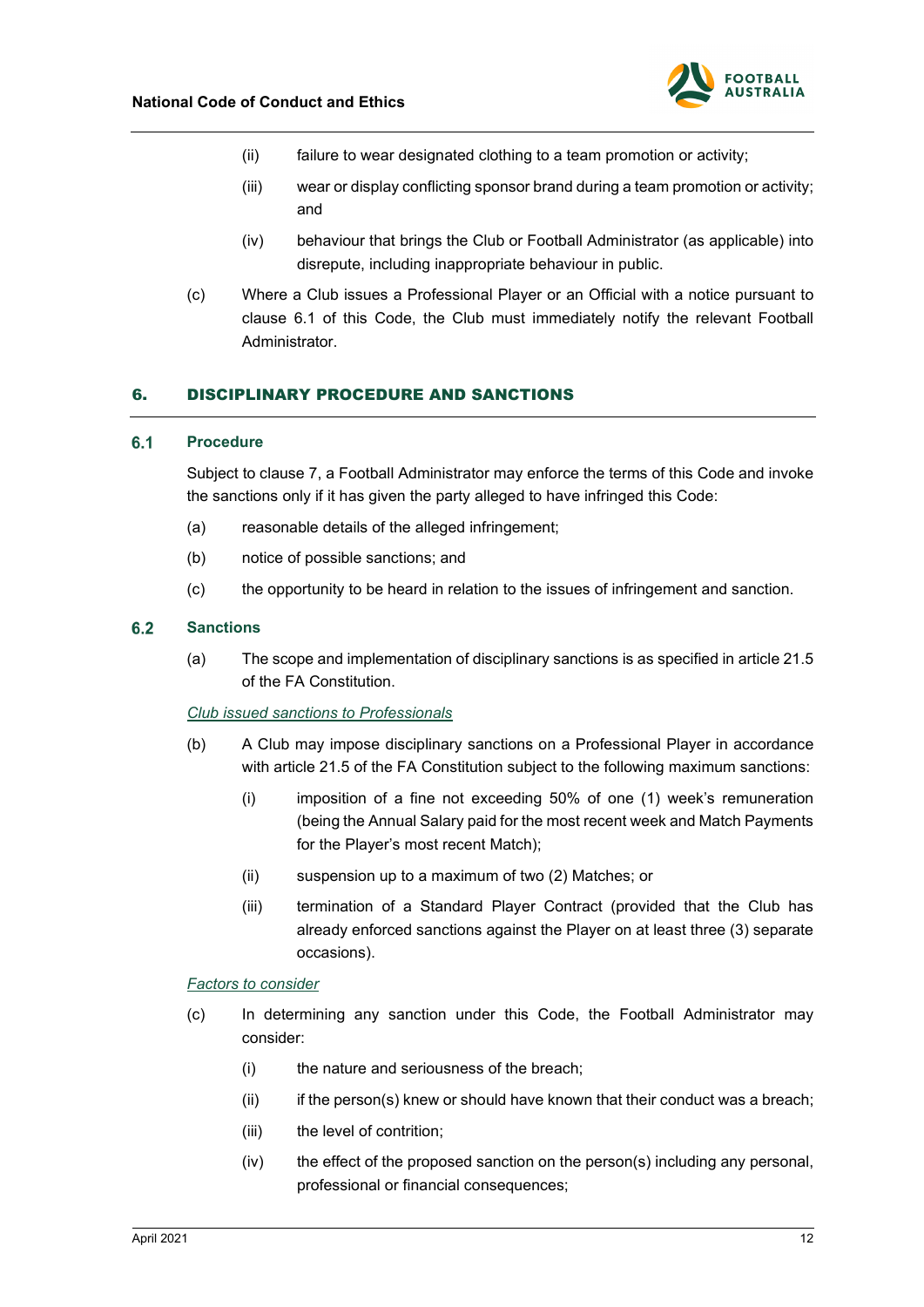

- (v) if there have been relevant prior warnings, education or disciplinary action;
- (vi) whether the conduct was against a Match Official;
- (vii) whether the conduct was against a Child or Adult at Risk;
- (viii) the need to deter such conduct;
- (ix) the damage done to the reputation of Football or FA by the relevant conduct;
- (x) the damage that might be done to the reputation of Football if a suitable sanction is not imposed;
- (xi) the need to publicly denounce the conduct for the benefit of Football;
- (xii) the need for punishment;
- (xiii) the sanction which is required to give effect to the objects of the Code as set out in clause [1\(a\);](#page-2-1) and
- (xiv) any other mitigating or aggravating circumstances or any other matter that the Football Administrator reasonably considers relevant to the sanction.

## *Sanction immediate*

(d) The imposition of a sanction is immediate or as otherwise notified by the party imposing the sanction.

#### <span id="page-12-0"></span> $6.3$ **Appeals**

- (a) If a Constituent disputes a decision made by a Football Administrator (other than FA), or sanction imposed by a Football Administrator (other than FA) on a Constituent, as a result of a finding by the Football Administrator that a Constituent has breached this Code, that party may appeal in accordance with the Grievance Procedure of the relevant Football Administrator to its tribunal or committee provided that it does so in writing within 7 business days of notice of the sanction.
- (b) If a Constituent disputes a decision made by FA, or sanction imposed by FA on a Constituent, as a result of a finding by FA that a Constituent has breached this Code, that party may appeal in accordance with the Judicial Bodies By-Law provided that it does so in writing within 7 business days of notice of the sanction.

#### <span id="page-12-1"></span>**Ethical Misconduct matters**  $6.4$

Only FA has the power to issue a notice and/or sanction to a Constituent for breaches in relation to Ethical Misconduct under this Code.

#### <span id="page-12-2"></span> $6.5$ **No waiver**

A decision by a Football Administrator to not enforce a provision of this Code in one case does not amount to a waiver or affect the absolute discretion that Football Administrator to enforce the provision of this Code in another case.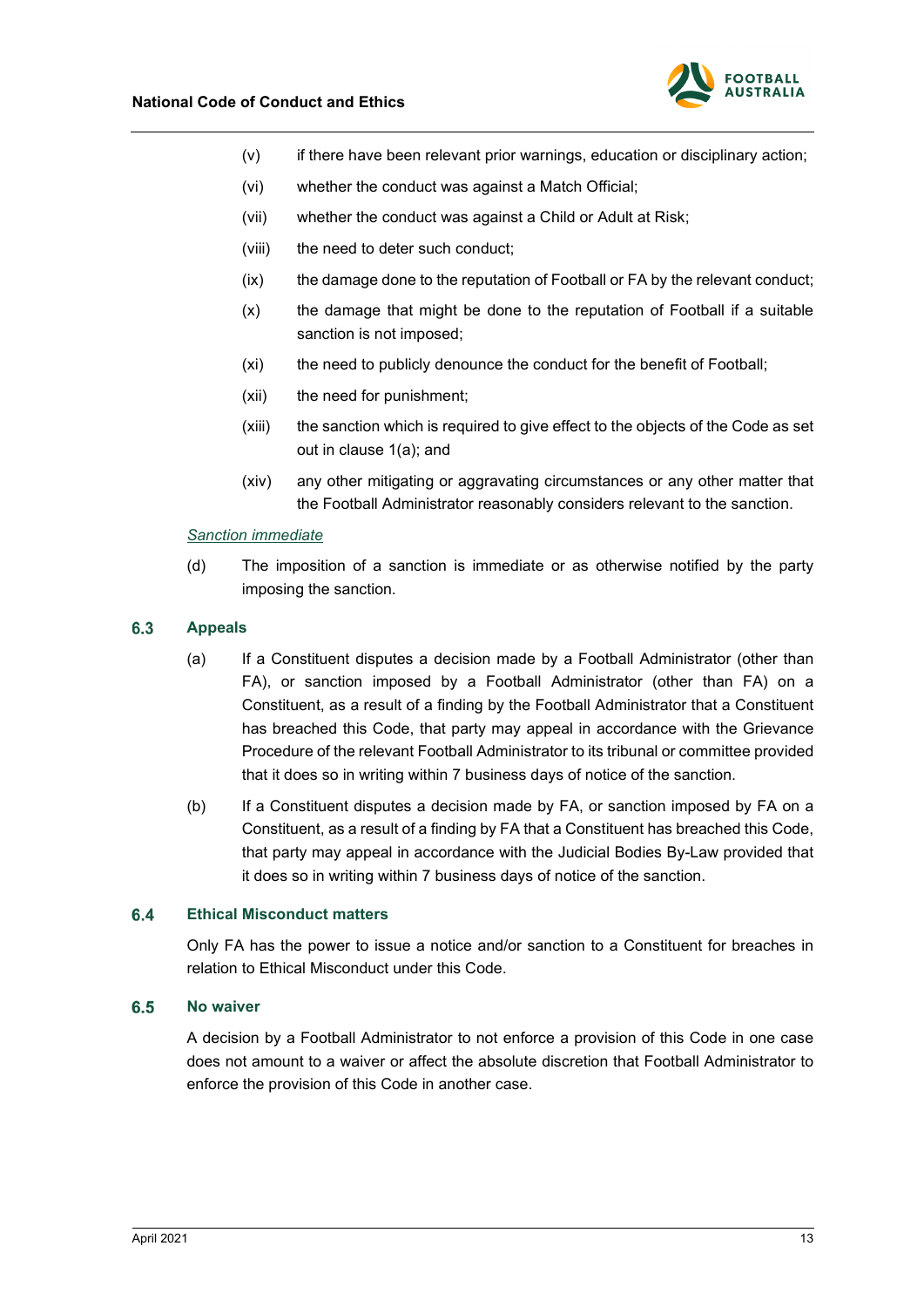

## <span id="page-13-0"></span>7. NO-FAULT INTERIM SUSPENSION

FA may immediately suspend a Constituent for a period on an interim basis and without any finding of fault pending investigation or determination of a matter in the following circumstances:

- (a) in order to protect the safety and wellbeing of any Child or Adult at Risk where the matter involves consideration of a potential breach of clause 2.3 of this Code and where the balance of convenience, in FA's reasonable opinion, warrants such interim suspension;
- (b) where the Constituent has been charged with a serious criminal offence and the Constituent's continued participation in Football may, in FA's reasonable opinion, cause damage to the reputation of FA or Football generally; and/or
- (c) any other circumstance where, in the reasonable opinion of FA, the reputation of FA or Football generally would be damaged if the Constituent was not suspended on an interim basis.

## <span id="page-13-1"></span>8. DEFINITIONS AND INTERPRETATION

#### <span id="page-13-2"></span> $8.1$ **Definitions**

In this Code:

*Approach* has the meaning given in clause [4.1\(b\)](#page-8-3) of this Code.

*AFC Statutes* means any by-laws, rules, regulations, policies or procedures promulgated by AFC from time to time.

*Attribute* means race, colour, religion, language, politics, national or ethnic origin, gender, transgender, gender identity and expression (including non-binary), intersex, sexual orientation, age, relationship status (including same sex couples), pregnancy or intellectual or physical impairment or any other attribute specified under Commonwealth or state legislation.

**Benefit** means a benefit of any kind including, but not limited to, money, gift, advantage, hospitality, service, consideration or any other direct or indirect benefit or reward, whether in cash or kind.

*Bet* means a wager, lottery, bet or other similar form of speculation for a Benefit, whether financial or otherwise.

*Betting Organisation* any company or other undertaking that promotes, brokers, arranges or conducts any form of Betting activity in relation to a Match or Competition.

*Child or Adult at Risk* has the meaning given in FA's Safeguarding Policy.

*Club* means any club registered with FA in accordance with the National Registration Regulations from time to time. A reference to Club includes a club admitted by:

- (a) a Competition Administrator to field a team in a Competition;
- (b) a State Body Member to field a representative team in a Competition; or
- (c) FA to field a team in a National League or a National Championships.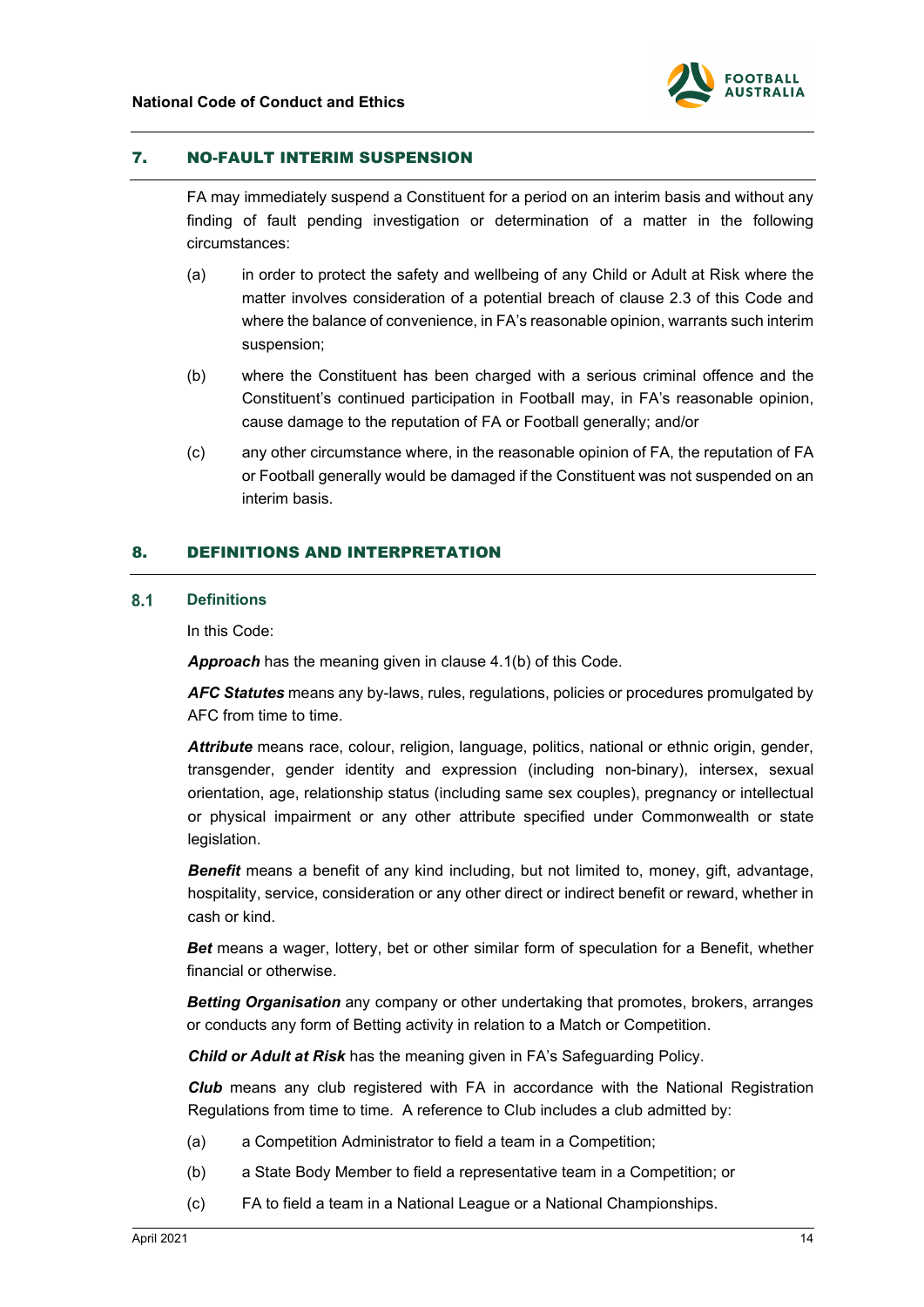

*Code* means this National Code of Conduct and Ethics.

*Competition Rules* mean the rules and regulations governing the administration and conduct of a Competition.

*Constituent* has the meaning given in the FA Constitution except that, for the purpose of this Code, Constituent includes any person who is unregistered, but ought to have been registered under the National Registration Regulations (such as a player who participated in a Match).

*Ethical Misconduct* has the meaning given in clause [4.1\(d\).](#page-8-4)

*FA Safeguarding Policy* means the safeguarding policy prescribed by FA from time to time.

*FIFA Statutes* means any by-laws, rules, regulations, policies or procedures promulgated by FIFA from time to time.

*Football Administrator* means FA, a State Body Member, a District Association, a Competition Administrator or a Club as the case requires.

*Inside Information* means any information relating to a Match or Competition that a Constituent possesses by virtue of their position within the sport and that is not in the public domain or readily accessible by the public. Inside Information may include certain information regarding the competitors in a Match or Competition, the conditions, tactical considerations or any other aspect of a Match or Competition.

*Media* means television, radio, print, online and/or social media (including posting, blogging, tweeting, re-tweeting, tagging or 'liking' on any social media platform).

*Misconduct* has the meaning given in clause [2.1](#page-3-1) of this Code.

*Professional Player* has the meaning given in the National Registration Regulations*.*

*Reporting Constituent* has the meaning given in clause [4.1\(b\)](#page-8-3) of this Code.

*Representative Player* means a Player who is a member of a Representative Team from time to time*.*

*Representative Team* has the meaning given in the National Registration Regulations*.*

**Supporter** means the supporter of a Club and includes, without limitation, Club members and a Club's active supporter groups.

#### <span id="page-14-0"></span> $8.2$ **Interpretation**

- (a) Any terms capitalised but not defined in this Code have the meaning given to them in the FA Constitution.
- (b) Use of the words "such as", "including", "particularly" and similar expressions are not words of limitation.
- (c) Headings are for convenience only and do not affect the interpretation of this Code.
- (d) The singular includes the plural and vice versa.
- (e) A reference to a clause is a reference to a clause in this Code.
- (f) Where a word or phrase is given a particular meaning, other parts of speech and grammatical forms of that word or phrase have corresponding meanings.